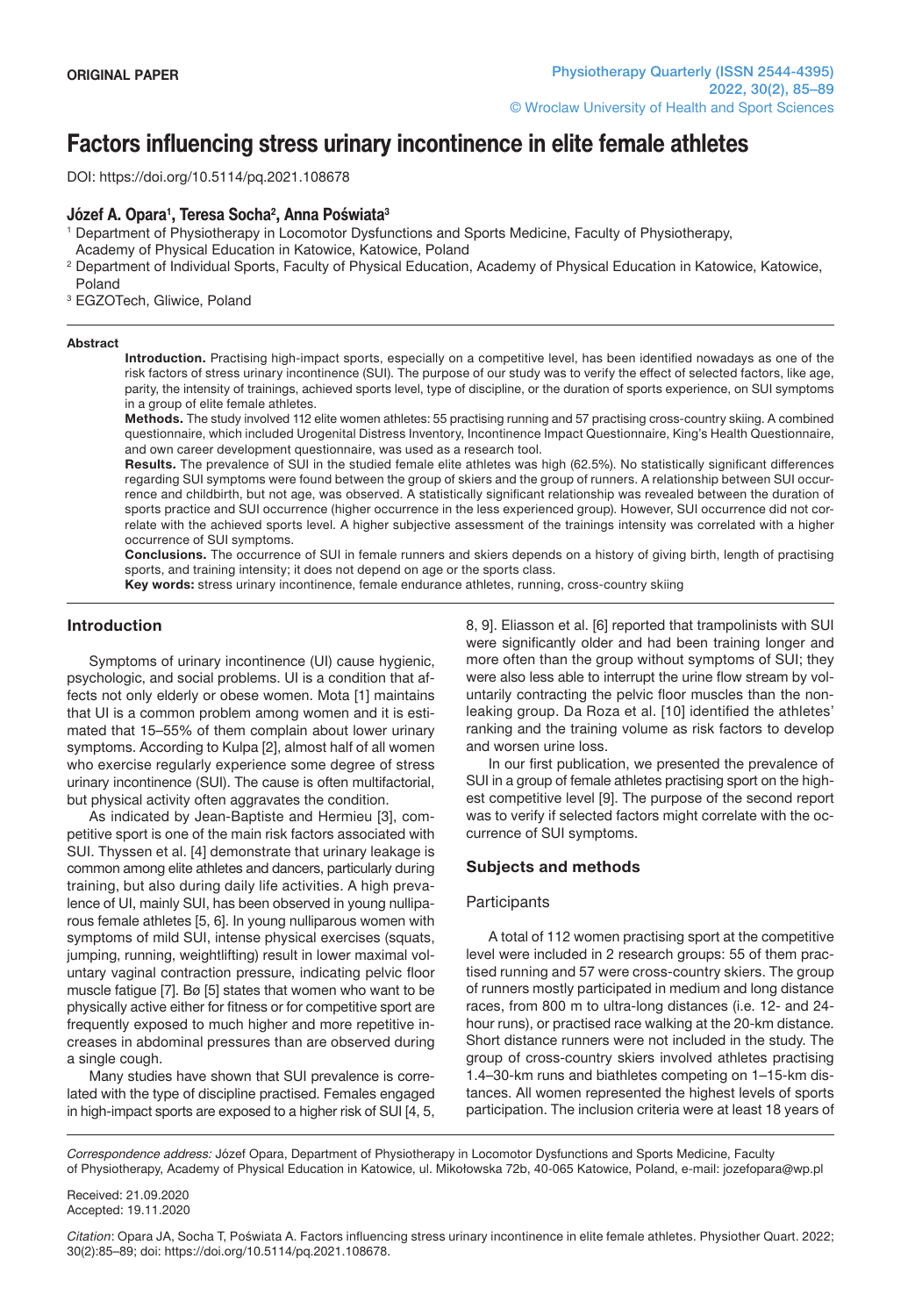age and having practised sport for at least 3 years. The exclusion criteria comprised pregnancy and other conditions that could affect the bladder function, like disorders of the nervous system. The average age in both groups was 28.03 ± 5.44 years:  $26.61 \pm 4.42$  years in the group practising crosscountry skiing and  $29.49 \pm 6.03$  years in the group practising running. The general comparison of the research groups characteristics was presented in the first report [9].

#### **Procedures**

A combined questionnaire, which included Urogenital Distress Inventory (UDI-6), Incontinence Impact Questionnaire (IIQ-7) [11], King's Health Questionnaire (KHQ) [12], and own career development questionnaire (questions concerning sports level, duration of professional sports practice, age, childbirth), was used as a research tools. The prevalence assessment was based on question No. 3 in the UDI-6 questionnaire: 'Do you experience urine leakage related to physical activity, coughing, or sneezing?'; we also looked at the selection of SUI items in the last part of KHQ. The questionnaires were analysed in terms of selected factors which could affect prevalence.

#### **Ethical approval**

The research related to human use has complied with all the relevant national regulations and institutional policies, has followed the tenets of the Declaration of Helsinki, and has been approved by the Ethics Committee of the Academy of Physical Education in Katowice.

# **Informed consent**

Informed consent has been obtained from all individuals included in this study.

# **Results**

Out of the investigated 112 women, 70 (62.5%) observed symptoms of SUI; among them there were 32 runners and 38 skiers. SUI occurred more often in skiers than in runners (67% and 58%, respectively). The average age in both groups with SUI was  $27.54 \pm 4.89$  years:  $28.53 \pm 5.62$  years in the SUI group among runners and  $26.71 \pm 4.07$  years in the SUI group practising cross-country skiing [9].

A chi-square test showed no statistically significant differences regarding the symptoms of SUI between the group of runners and that of cross-country skiers ( $\chi^2$  = 0.859798,  $p = 0.35380$ ). Discriminant function analysis (backward stepwise) results are shown in Figure 1.

The study did not reveal a significant correlation between SUI occurrence and the athletes' age (*p* = 0.07607). There



Physiother Quart 2022, 30(2)



Figure 2. Occurrence of stress urinary incontinence (SUI) depending on length of participation in professional sport



Figure 3. Occurrence of stress urinary incontinence (SUI) depending on subjective assessment of training intensity







Figure 5. Average score of the Urogenital Distress Inventory (UDI-6) in the stress urinary incontinence athletes depending on training intensity

Figure 1. Correlation between selected factors and occurrence of stress urinary incontinence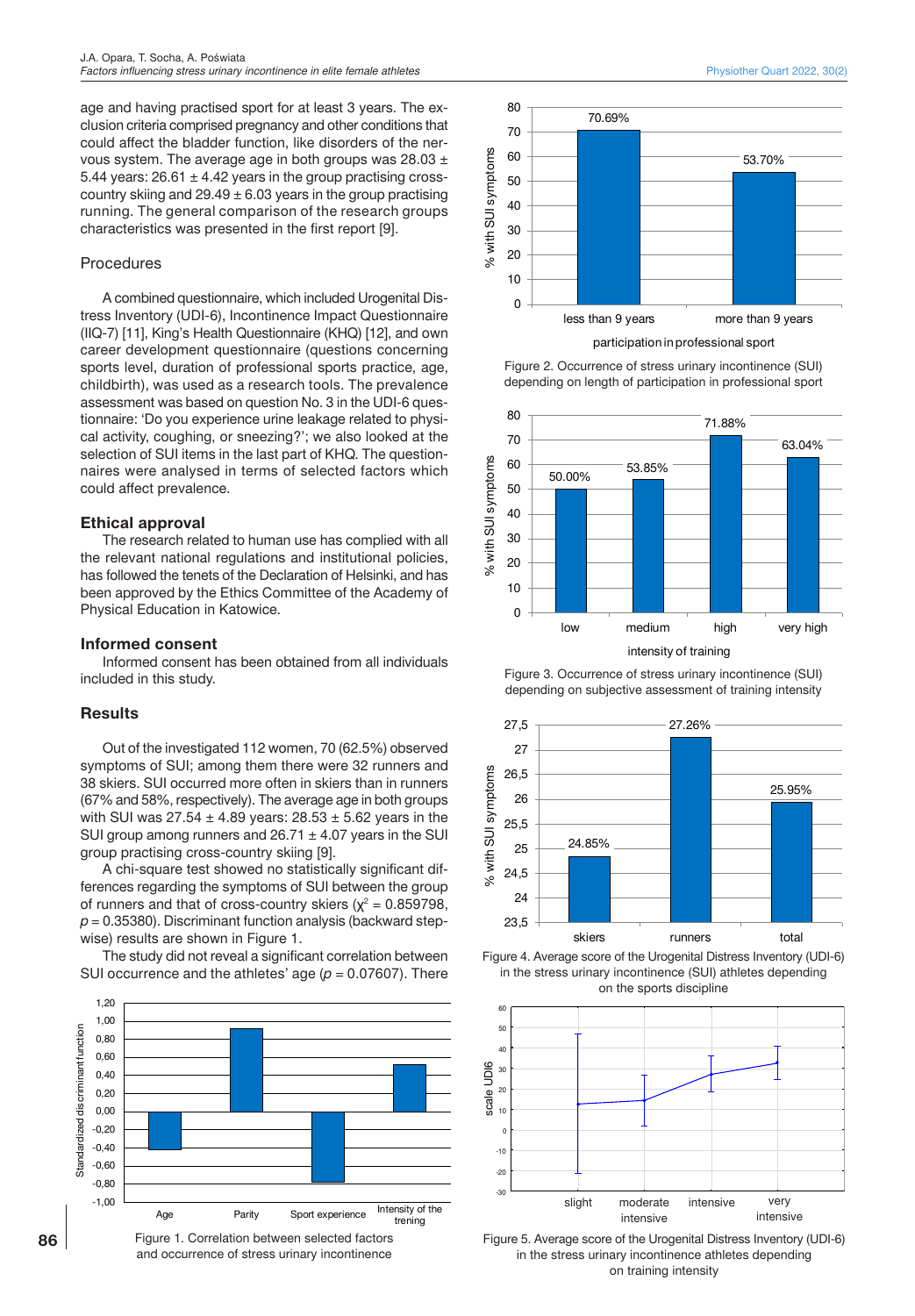was, however, a statistically significant correlation between the occurrence of SUI and a history of giving birth  $(p = 0.00042)$ . SUI symptoms were reported by 22 (81.48%) of 27 women who had given birth and by 48 (56.47%) of 85 nulliparous athletes. Another statistically significant correlation applies to the sports experience  $(p = 0.00484)$ . A shorter sports practice correlated with more common SUI (Figure 2).

Subjective assessment of the training intensity also exhibited a statistically significant correlation with the occurrence of SUI (*p* = 0.04506) (Figure 3).

The average score of the UDI-6 questionnaire in the SUI athletes was lower for skiers than for runners and equalled 24.85 and 27.26, respectively (Figure 4). The average score of the UDI-6 questionnaire in the SUI athletes depended on training intensity ( $p = 0.04506$ ) (Figure 5).

#### **Discussion**

There was no statistically significant difference in the occurrence of SUI symptoms between the runners and the cross-country skiers. The explanation is that both those disciplines can be classified as high-impact sports, which themselves have been pointed out as a risk factor for SUI [5, 13, 14]. The occurrence of this correlation in our study means that this factor is important among female athletes as well. On the other hand, we found no correlation between SUI and the age of the athletes. A higher correlation of SUI and age occurs later in life, which is linked to the menopausal changes, influencing the pelvic muscle floor. The next correlation that we noticed was that between the sports experience (years of practising sport) and the occurrence of SUI. In the group of athletes who had competed for less than 9 years, the prevalence was 70.69%, as compared with 53.70% in the group who had competed for more than 9 years. Nygaard et al. [8] also did not record a relationship between SUI occurrence and age, but the group was relatively young as well, with the average age of  $19.9 \pm 3.3$  years. One could hypothesize that if incontinence can be an obstacle to continue the sport at the highest level, this would result in lower SUI occurrence among the more experienced group. Nevertheless, according to Bø and Backe-Hansen [15], adequate strategies should be prepared to prevent or cure ailments often observed among athletes, such as UI, to enable them to continue practising the sport at the highest level.

Jácome et al. [16] studied a group of 106 female athletes (athletics, basketball, and indoor football) with the mean age of 23.0  $\pm$  4.4 years. UI was experienced by 41.5% of the participants. Its prevalence across the 3 types of sport was similar and was not affected by age. However, athletes who experienced UI had a lower body weight  $(p = 0.011)$  and a lower body mass index  $(p = 0.035)$ .

In our study, there was no correlation between SUI occurrence and the achieved sports level (National Class I, National Champion, or International Champion Class). In turn, Simeone et al. [17], who also focused on factors related with SUI occurrence in a group of women athletes, observed a relationship with the sports level. The examined group was, however, divided into different subgroups: women practising sport on an amateur level, participating in competitions, or engaged in professional sports. A higher sports level was correlated with a higher occurrence of UI. It was assumed that a higher level of sport was associated with more time spent on the trainings and a more intense effort, which correlate with UI symptoms. In our study, all the athletes were engaged in professional sport, which means that the effort was very intense and there was no further gradation of SUI

occurrence in this group depending on the achieved sports level. On the other hand, there was a relationship between the subjective feeling of workout intensity and SUI prevalence. The more intense the defined efforts was, the more women experienced symptoms of SUI.

In a study by Bø et al. [18], the prevalence of UI in nulliparous women and in female elite athletes was high. The rates ranged between 28% and 80% during sporting activities among female elite athletes. The activities most likely to provoke incontinence included jumping, high-impact landings, and running. UI occurs most commonly in sports involving high-impact activities, such as trampolining and gymnastics. While athletes report that they feel embarrassed about the condition and that it may affect performance, in one study, 84% had never spoken with their coaches or healthcare providers about UI [19]. In a retrospective study among Norwegian elite athletes who had given birth, 12.9% reported SUI during the year before the childbirth and 18.5% during pregnancy. These prevalence rates did not differ from those in a matched control group [15].

Carvalhais et al. [20] published results of a comparative study among 372 elite female athletes and 372 controls on performing high-level sport in association with UI. The prevalence of UI was 29.6% and 13.4%, respectively (*p* < 0.001). The authors concluded that the prevalence of UI among Portuguese female elite athletes was high and the odds of UI were 3 times higher than in the controls. Also, constipation, family history of UI, and history of urinary infections were significantly associated with UI. To compare the reports, one can say that in our study the prevalence of SUI among elite women athletes (62.5%) was high.

Lousquy et al. [21], in a large review article, stressed that sport might be the cause of various diseases when poorly chosen or improperly performed. Intensive exercise is a risk factor for UI, defined as a complaint of any involuntary leakage of urine. It is essentially SUI, occurring because of the phenomenon of intraabdominal hyperpressure, inherent with certain activities and excess capacity of sphincters. Some sports are more risky than others, and high-level sportswomen are the most exposed. The authors stated that health professionals must invest in information, screening, prevention, counselling, and treatment among track athletes. So, the general practitioner and the sports physician play a vital role in managing SUI among sportswomen.

Fernandes et al. [22] evaluated UI symptoms incidence, severity, and impact on the quality of life of young football players. The research group consisted of 35 amateur football players aged 12–19 years (15.6  $\pm$  2.0). The control group involved 24 women who did not practise any sport at the age of 11–19 years (14.8  $\pm$  2.4). The International Consultation on Incontinence Questionnaire Short Form (ICIQ-SF) and KHQ were used as inpatient tests. The results were positive in 62.8% of the study group participants and in 25% of the control group subjects. Soccer players achieved the highest scores in the areas of health perception (35.2/100), emotions (37.3/100), sleep/energy (26.5/100). In our study, the elite women athletes achieved the following results: 27.14/100 for health perception, 15.14/100 for emotions, 12.62/100 for sleep/energy. This means that their quality of life was assessed better than in the case of the younger football players who practised amateur sport.

The biometeorological factor may be an additional element affecting the quality of life of patients with SUI. Bidzan et al. [23] performed a study with 55 perimenopausal SUI patients using an own questionnaire and the Quality of Life Questionnaire (QLQ C30). The biometeorological stimuli re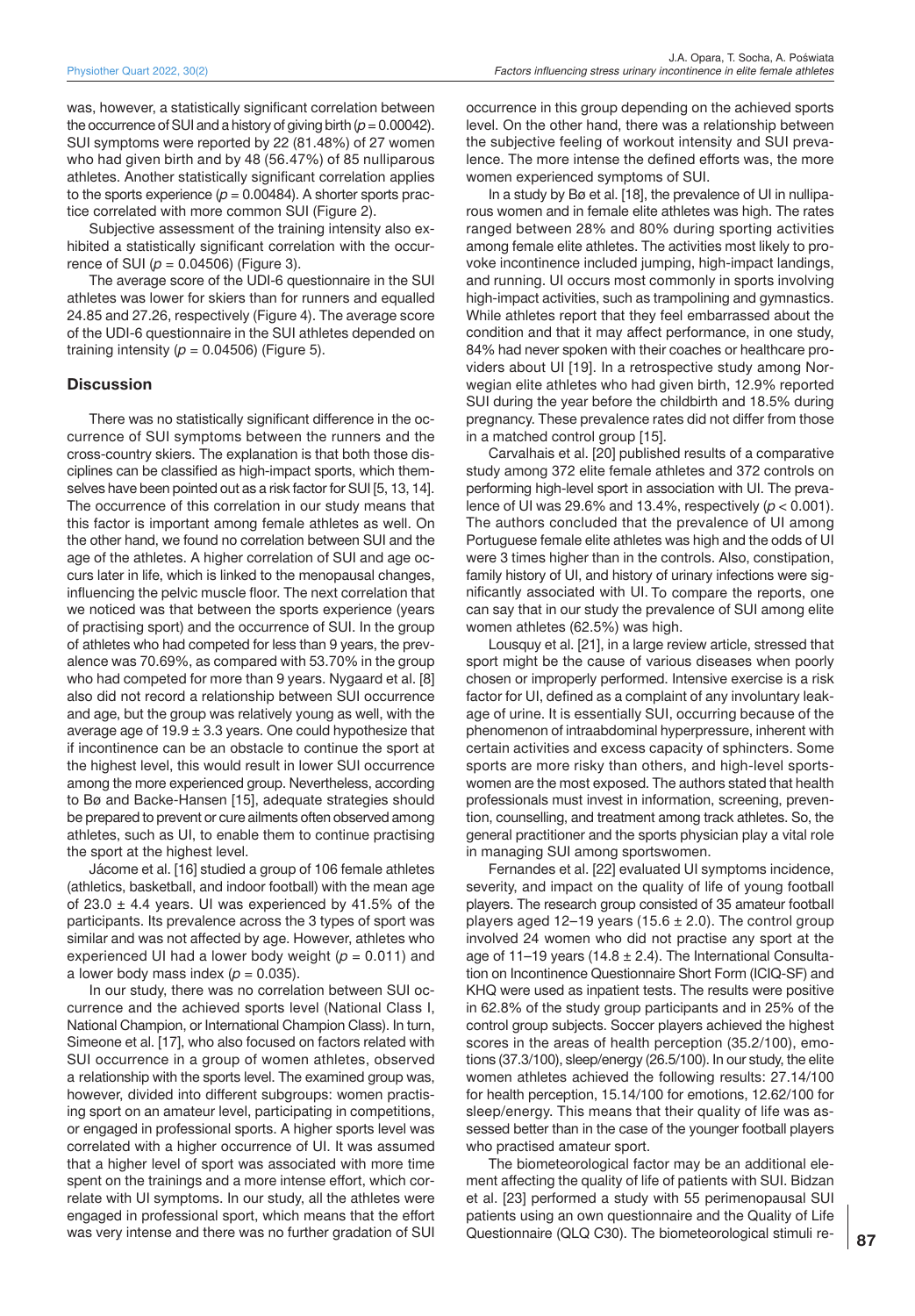vealed in the study as related to the assessment of the quality of life in patients with SUI were hotness and humidity. Under hot and humid conditions, the patients were better physically, emotionally, and socially. As the discomfort of cold increased, the pain and the need for rest raised, while heat was less conducive to pain. Under hot conditions, patients with SUI who consumed drinks and, in addition, lost their fluids by sweating and ventilation, had lower diuresis and thus lower probability of urine loss episodes; they rarely felt the need to rest. This minimizes stress and, consequently, on hot days, women with SUI may feel better and less tired. Taking into account the abovementioned, one could explain why in our study SUI occurred more often in skiers, the athletes who are exposed to low temperatures and often quite high humidity. In addition, they have technical difficulties associated with undressing from the multi-layered clothing.

Hagovska et al. [24] published the results of a cross-sectional study on UI prevalence in 503 sportswomen with a mean age of 21.1  $\pm$  3.6 years performing high-impact exercises. The response rate was 71.15%. The ICIQ-SF scores confirmed mild difficulties with urine leakage in 72 (14.3%) sportswomen. The Overactive Bladder Questionnaire (OAB-q) and Incontinence Quality of Life (I-QOL) questionnaire showed a significant difference, with pronounced symptoms of UI and worse quality of life in the group of sportswomen with urine leakage (*p* < 0.000). I-QOL recorded significantly worse parameters in the group of sportswomen with urine leakage (*p* < 0.000). SUI was found in 68 (13.52%) participants. Every  $7<sup>th</sup>$  sportswoman (14.3%) in the study group reported problems with UI when practising high-impact sporting activities, with a negative impact on life quality.

Rosa Coelho [25] states that we should be more concerned for female athletes in the context of high-impact sports and UI because the condition is fairly common and affects many women globally.

A systematic review by de Mattos Lourenco et al. [26] involved 7507 women aged 12–69 years. Only 5 studies compared physically active women with controls. Each study included high- or moderate-impact activities, e.g. jumping, fast running, and rotational movements. The prevalence of UI varied from 5.56% in low-impact activities to 80% in trampolining. In athletes, UI prevalence ranged from 10.88% to 80%, which shows that the amount of training influences UI symptoms. These data suggest that sports practice increases the prevalence of UI and that the type of activity performed by women also has an influence on the disorder.

Many interesting reports come from the University of Porto, Portugal. Carvalhais et al. [27] investigated the potential impact of physical activity on pelvic floor muscle function. They performed a cross-sectional study to analyse the association between physical activity level and vaginal resting pressure and pelvic floor muscle strength and endurance in 38 continent women and 20 women with SUI aged 19–49 years. There was a weak positive association between physical activity and vaginal resting pressure in the continent (*r* = 0.377) and an inverse association in the incontinent women (*r* = –0.458). No relationships were found between physical activity and pelvic floor muscle strength or endurance.

Dos Santos et al. [28] verified and quantified urine loss in 104 nulliparous athletes during 1hour of sports training using a modified pad test protocol. Overall, 52% of the athletes self-reported UI; of those who reported SUI or mixed UI, only 43.7% had leakage during the training pad test. In total, 27.9% of athletes presented a positive pad test during the training. Mean urinary loss was  $1.57 \pm 0.4$  g. The authors concluded that the athletes did not seem to have a good knowledge of UI symptoms. Alves et al. [29] investigated 245 nulliparous, physically active women aged 18–40 years in a cross-sectional survey. Overall, 22.9% of the participants self-reported UI; among them, 60.7% had SUI. Women practising high-impact sports presented a higher frequency of urine loss than those engaged in low-impact sports ( $p =$ 0.004). Regardless the intensity of the sport, the volume of exercise showed a positive association with the frequency of urine loss ( $p = 0.005$ ,  $r = 0.475$ ). The authors conclude that women who practise high-impact sports or who have a higher volume of training should be aware of the symptoms associated with pelvic floor dysfunction, since they seem to predispose to urine leakage.

# **Conclusions**

1. SUI in female runners depends on the history of giving birth, length of practising sports (the shorter the carrier, the more common SUI), and training intensity.

2. SUI in female runners does not depend on age or the sports class.

# **Acknowledgements**

The authors thank the female representatives of Poland for taking part in this study.

#### **Disclosure statement**

No author has any financial interest or received any financial benefit from this research.

# **Conflict of interest**

The authors state no conflict of interest.

#### **References**

- 1. Mota RL. Female urinary incontinence and sexuality. Int Braz J Urol. 2017;43(1):20–28; doi: 10.1590/S1677- 5538.IBJU.2016.0102.
- 2. Kulpa P. Conservative treatment of urinary stress incontinence. Phys Sportsmed. 1996;24(7):51–61; doi: 10.3810/ psm.1996.07.1398.
- 3. Jean-Baptiste J, Hermieu J-F. Sport and urinary incontinence in women [in French]. Prog Urol. 2010;20(7): 483–490; doi: 10.1016/j.purol.2010.02.007.
- 4. Thyssen HH, Clevin L, Olesen S, Lose G. Urinary incontinence in elite female athletes and dancers. Int Urogynecol J Pelvic Floor Dysfunct. 2002;13(1):15–17; doi: 10.1007/s001920200003.
- 5. Bø K. Urinary incontinence, pelvic floor dysfunction, exercise and sport. Sports Med. 2004;34(7):451–464; doi: 10.2165/00007256-200434070-00004.
- 6. Eliasson K, Larsson T, Mattsson E. Prevalence of stress incontinence in nulliparous elite trampolinists. Scand J Med Sci Sports. 2002;12(2):106–110; doi: 10.1034/ j.1600-0838.2002.120207.x.
- 7. Lindland Ree M, Nygaard I, Bø K. Muscular fatigue in the pelvic floor muscles after strenuous physical activity. Acta Obstet Gynecol Scand. 2007;86(7):870–876; doi: 10.1080/00016340701417281.
- 8. Nygaard IE, Thompson FL, Svengalis SL, Albright JP. Urinary incontinence in elite nulliparous athletes. Obstet Gynecol. 1994;84(2):183–187; doi: 10.1016/0020-7292 (95)90255-4.
- 9. Poświata A, Socha T, Opara J. Prevalence of stress urinary incontinence in elite female endurance athletes. J Hum Kinet. 2014;44:91–96; doi: 10.2478/hukin-2014- 0114.